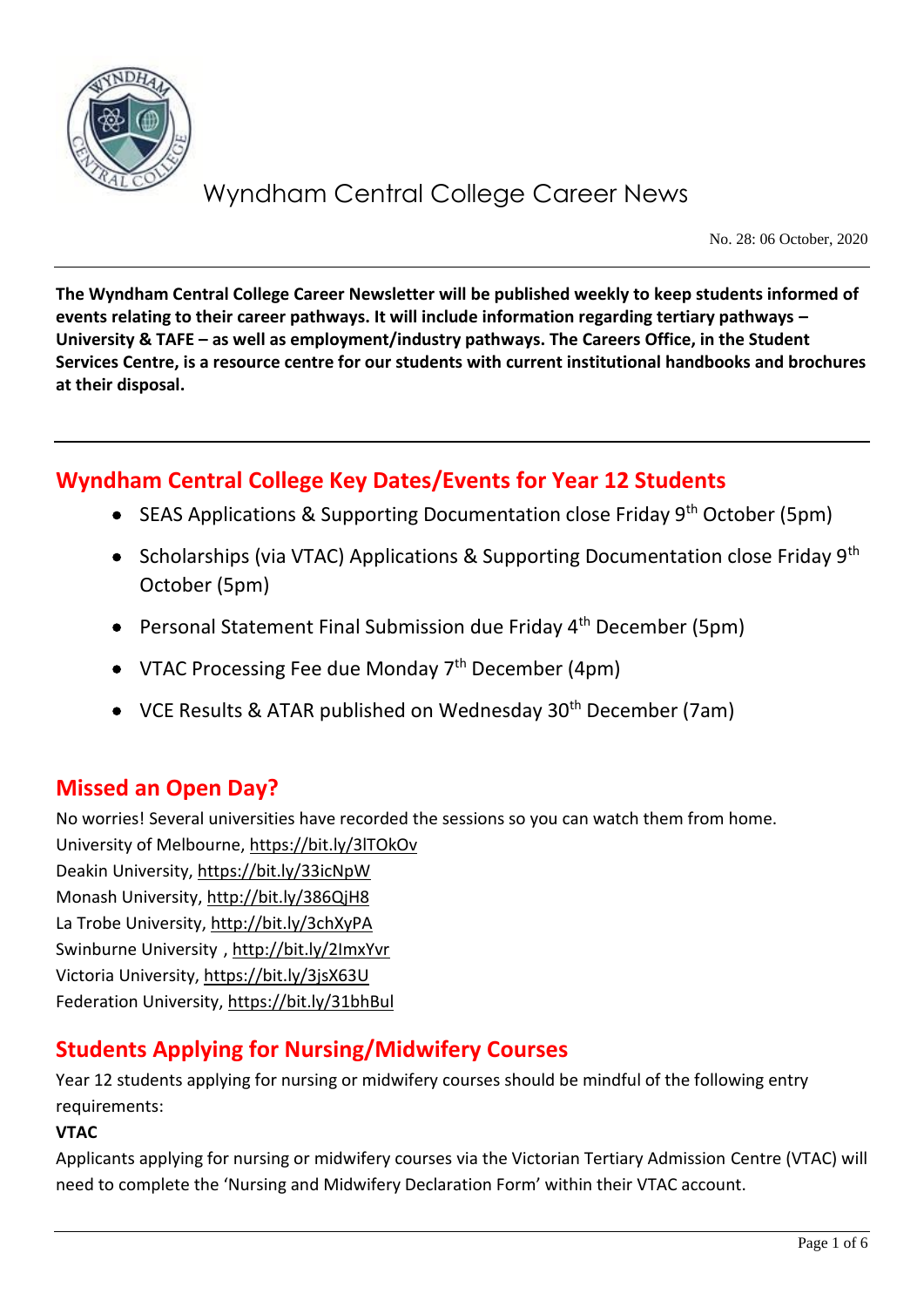

No. 28: 06 October, 2020

Some of you are having difficulty locating this link on the VTAC Site.

Please follow the following step by step directions to access & complete the declaration:

- Go to your VTAC Account
- Your Personal VTAC Home Page
- In RED LETTERS: Account Summary
- There will be 6 boxes
- Go to the second  $(2<sup>nd</sup>)$  box across
- 'Making an Application'
- Last Tab: "Nursing & Midwifery Declaration Form"
- Complete Declaration
- Save & Submit

Is there anything else you need to do re the Nursing Course & the declaration? VTAC have also advised to check with each institution you have applied to!!

#### **UAC**

Applicants applying for nursing or midwifery courses via the Universities Admissions Centre (UAC) will need to complete an 'English Proficiency Declaration' within their UAC account.

# **University Applications – Key Closing Dates for Year 12 Students**

### **Key dates for VTAC**

The Victorian Tertiary Admissions Centre (VTAC) processes course applications on behalf of tertiary institutions[, www.vtac.edu.au/](http://www.vtac.edu.au/)

You can complete a Special Entry Access Scheme (SEAS) application by **9 October**.

You can complete a scholarships application by **9 October.**

**VTAC resources:<https://bit.ly/2MFsD1O>**

# **Victoria Youth Employment Program**

The Victorian Government has launched the new Working for Victoria Youth Employment Program (YEP). Up to 800 young people will have the opportunity to kickstart their careers and develop skills for the future. These 6-12 month jobs in the public service will give young Victorians a foot in the door through onthe-job experience and training.

The Youth Employment Program is open to Victorians who are:

- aged between 17 and 29 years
- unemployed
- eligible to be employed by the Victorian Government.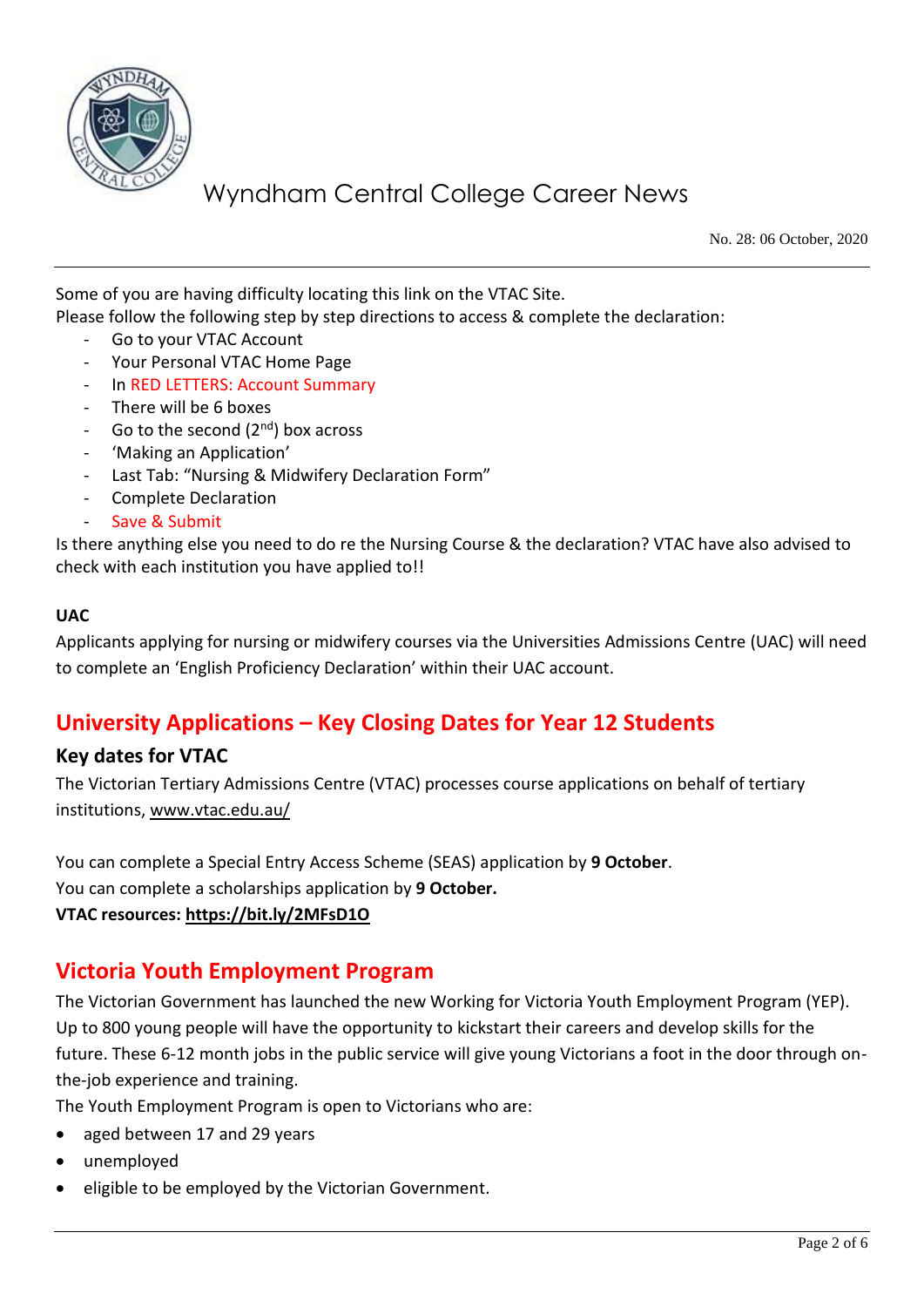

No. 28: 06 October, 2020

Information - <https://bit.ly/3lgnK14>

# **ATAR No Longer Required for Torrens University**

Torrens have recently announced that the ATAR will no longer be required for the 2021 intake. Current year 11 students can also apply for Torrens and receive an offer that is conditional on them completing Year 12.

Torrens offer full-fee undergraduate courses in

- Health
- Community Services
- Nursing
- **Business**
- Hospitality, Hotel Management
- Design
- Information Technology
- Technology
- Sports Management

For information visit [www.torrens.edu.au](http://www.torrens.edu.au/)

# **La Trobe University**

### **Open House Initiative**

La Trobe have recorded a series of course webinars, virtual campus tours, and virtual faculty tours for prospective students. You can access them at<https://bit.ly/30ClCsr>

#### **Rankings**

La Trobe is now within the top 1% of universities world-wide,<https://bit.ly/34lai4Q> Employers also ranked La Trobe graduates the most innovative and adaptable in Victoria last year, <https://bit.ly/3lkBrvV>

# **Help in Narrowing Down your University Preferences**

Struggling to narrow down your university preferences? Careers With STEM have developed quizzes to help you narrow down career options and preferences in the following study areas: Science Technology Engineering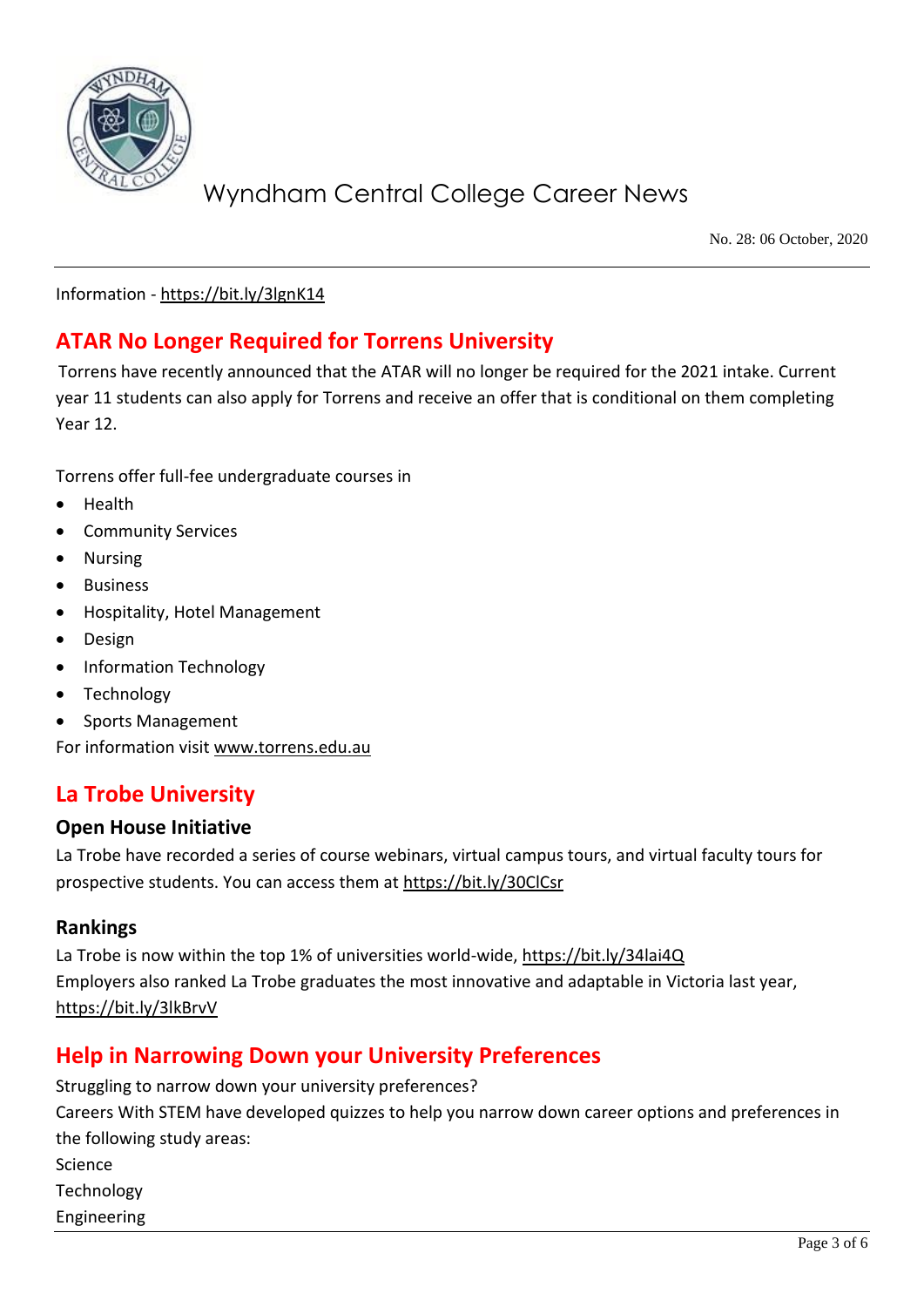

No. 28: 06 October, 2020

Mathematics To access the quizzes, visit<https://bit.ly/3nkWLD9>

# **Apprenticeships and Traineeships**

Australian Apprenticeships Pathways (AAP): This website contains fantastic resources for young people interested in pursuing a professional trade or traineeship. Some of the resources include:

- Job and training descriptions
- Career interest explorer
- Job pathway charts
- Information on apprenticeships and school-based apprenticeships
- Literacy and numeracy quizzes for different industries such as carpentry, plumbing, electrical, and hairdressing.

To explore the website, go to<http://bit.ly/3aUtxnC>

# **Construction, Trades & Architecture Expo**

#### Recorded webinars

Year13 recently ran a virtual expo for students interested in construction careers, trades and architecture. If you missed the expo, you can watch the webinars at<https://bit.ly/33wFCi1>

# **The University of Melbourne**

### **Hansen Scholarship**

Year 12 students applying to study at The University of Melbourne in 2021 may be interested in exploring the prestigious Hansen Scholarship at<https://bit.ly/3ix3ENW>

A virtual information session will be held on Wednesday 21 October. For information and to RSVP, visit <https://bit.ly/2F4VnDw>

### **Virtual Tour**

No matter where you live, you can take a self-guided virtual tour of any University of Melbourne campus. Visi[t https://bit.ly/30wa9KM](https://bit.ly/30wa9KM)

# **Interesting Articles**

Future proof your career - jobs with high growth potential,<https://bit.ly/2SvcmSE> 8 recession-proof careers,<https://bit.ly/2GzrVpv> No longer optional – employer demand for digital skills,<https://bit.ly/2Gl3uMZ>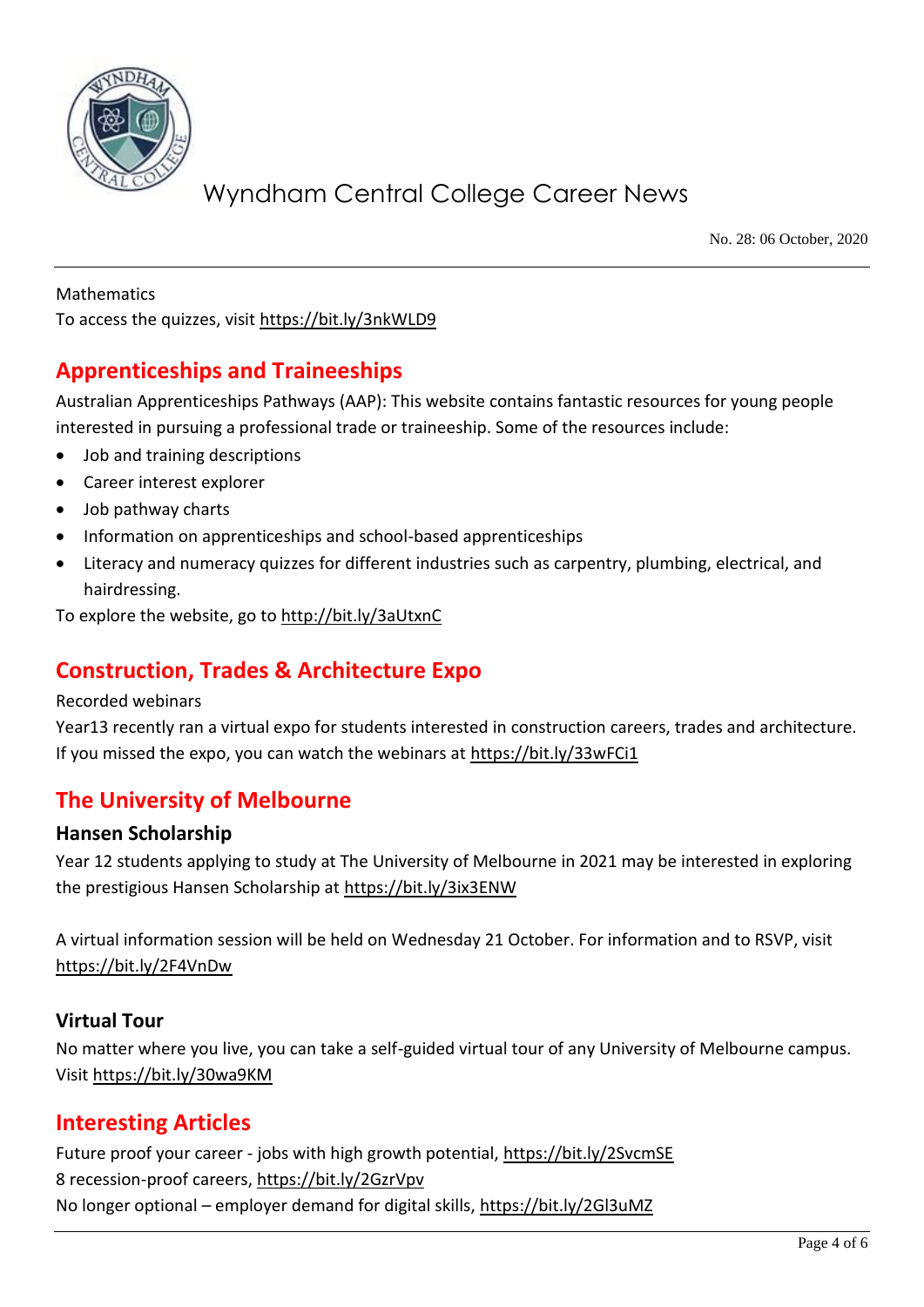

No. 28: 06 October, 2020

# **The A-Z of Getting a Job**

Cassie Steel from Careers With STEM has written a fantastic article about job seeking,<https://bit.ly/3jz6C6f>

# **University Applications – Key Closing Dates (Year 12)**

## **Key Dates for VTAC**

The Victorian Tertiary Admissions Centre (VTAC) processes course applications on behalf of tertiary institutions[, www.vtac.edu.au/](http://www.vtac.edu.au/)

## **Applications**

Timely applications have closed but students can still for most courses. There is a higher application fee.

## **Special Consideration (SEAS) and Scholarships**

Applications, evidence, supporting statements etc., are due by Friday 9 October.

### **Key Dates for UAC**

The Universities Admissions Centre (UAC) processes course applications on behalf of tertiary institutions [www.uac.edu.au](http://www.uac.edu.au/)

### **Applications**

Timely applications have closed but students can still for most courses. There is a higher application fee.

## **Educational Access Schemes (EAS) and Equity Scholarships**

Closing dates will depend on the offer round.

### **Private Colleges and TAFE Institutes**

You will need to apply directly to some institutes. Each relevant private college and TAFE will set their own application dates.

# **Upcoming Virtual Events**

### **UCAT ANZ**

National Institute of Education is running online medical interview and effective communication skills workshops for students who have sat the UCAT ANZ. For information, dates and to register your place, visit <https://bit.ly/34yQuga>